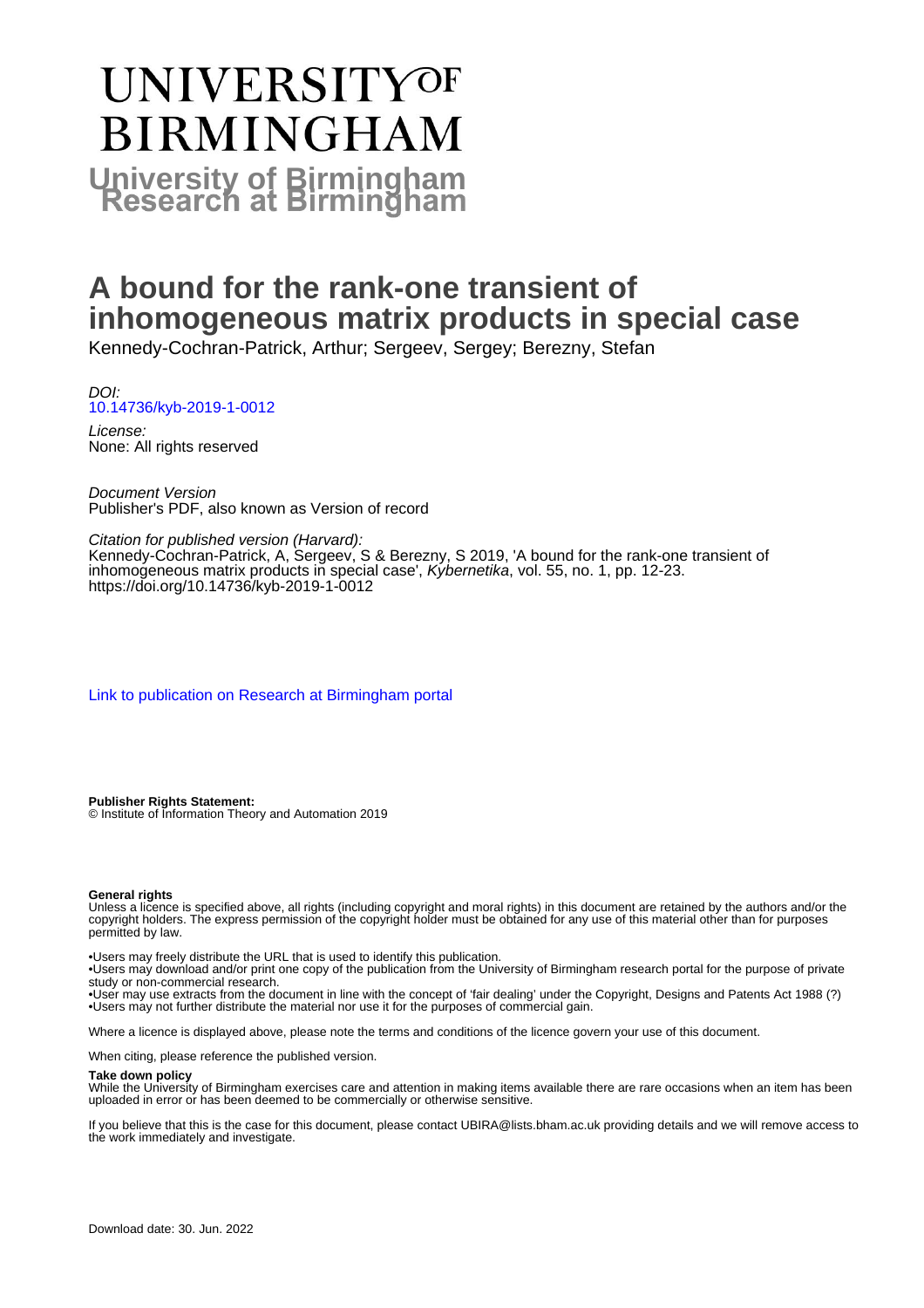### A BOUND FOR THE RANK-ONE TRANSIENT OF INHOMOGENEOUS MATRIX PRODUCTS IN SPECIAL CASE

ARTHUR KENNEDY-COCHRAN-PATRICK, SERGEĬ SERGEEV, AND ŠTEFAN BEREŽNÝ

We consider inhomogeneous matrix products over max-plus algebra, where the matrices in the product satisfy certain assumptions under which the matrix products of sufficient length are rank-one, as it was shown in [6] (Shue, Anderson, Dey 1998). We establish a bound on the transient after which any product of matrices whose length exceeds that bound becomes rankone.

Keywords: max-plus algebra, matrix product, rank-one, walk, Trellis digraph

Classification: 15A80, 68R99, 16Y60, 05C20, 05C22, 05C25

#### 1. INTRODUCTION

By max-plus algebra we mean the linear algebra developed over the max-plus semiring  $\mathbb{R}_{\text{max}}$ , which is the set  $\mathbb{R}_{\text{max}} = \mathbb{R} \cup \{-\infty\}$  equipped the additive operator  $a \oplus b =$ max{a, b} and the multiplicative operator  $a \otimes b = a + b$ . We will be mostly interested in the max-plus matrix multiplication  $A \otimes B$  defined for any two matrices  $A = (a_{i,j})$  and  $B = (b_{i,j})$  with entries in  $\mathbb{R}_{\text{max}}$  of appropriate sizes by the rule

$$
(A \otimes B)_{i,j} = \bigoplus_{1 \leq k \leq n} a_{i,k} \otimes b_{k,j} = \max_{1 \leq k \leq n} a_{i,k} + b_{k,j}.
$$

In particular, the kth max-plus power of a square matrix  $A$  is defined as

$$
A^{\otimes k} = \underbrace{A \otimes A \otimes \ldots \otimes A}_{(k \text{ times})}.
$$

A lot of work has been done on max-plus powers of a single matrix. Main results of the present paper are in some relation to the bounds on the ultimate periodicity of the sequence of max-plus matrix powers  $\{A^t\}_{t>1}$ , like those established in [\[4\]](#page-11-0), [\[5\]](#page-11-1). However, instead of max-plus powers of a single matrix we will consider max-plus inhomogeneous matrix products of the form  $A_1 \otimes A_2 \ldots \otimes \ldots \otimes A_k$  where matrices  $A_1, \ldots, A_k$ are taken from an infinite matrix set  $\mathcal{X}$ . We will make use of the assumptions made

DOI: [10.14736/kyb-2019-1-0012](http://doi.org/10.14736/kyb-2019-1-0012)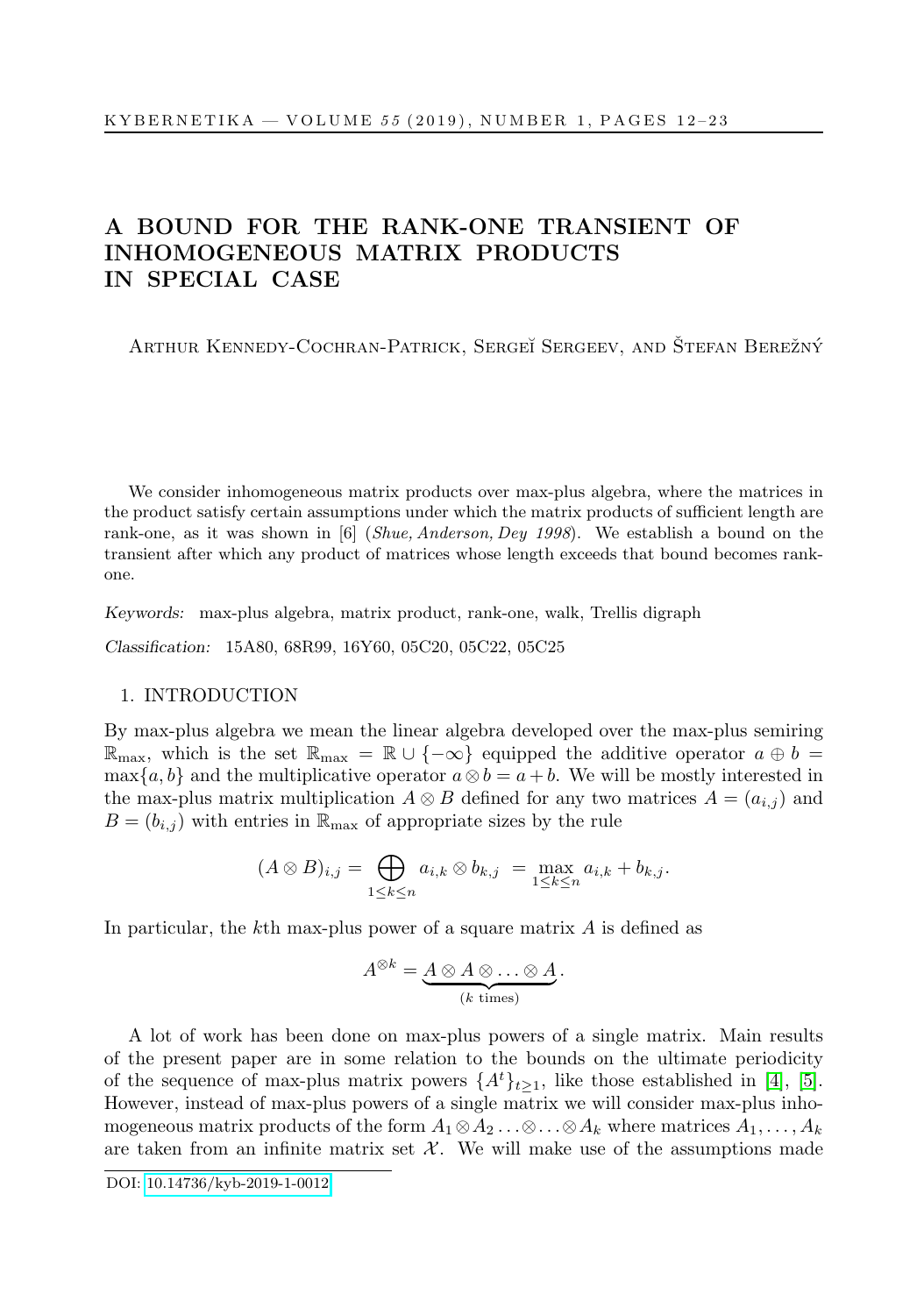in  $|6|$  and derive a bound for the *rank-one transient* of inhomogeneous products of matrices from X which is the minimal K such that  $A_1 \otimes A_2 \otimes \ldots \otimes A_k$  for any  $k \geq K$ can be represented as a max-plus outer product  $\vec{x} \otimes \vec{y}^{\top}$ , where column vectors  $\vec{x}$  and  $\vec{y}$ depend on the matrix product. In Theorem [4.1](#page-7-0) we first obtain a sufficient condition for an inhomogenous product to be rank-one. The bound on the rank-one transient is then obtained in Corollaries [4.3](#page-8-0) and [4.4.](#page-9-0)

A practical motivation of this study comes from the switching max-plus dynamical systems of the form  $x(k + 1) = A(k) \otimes x(k)$  where matrices  $A(k)$  can vary. Such systems arise in some scheduling applications being related to the way that max-plus algebra is used in modeling discrete event dynamical systems [\[1\]](#page-11-3). Let us also note, in particular, a recent application of switching max-plus systems of above form in the legged locomotion of robots [\[3\]](#page-11-4), where changing matrices  $A(k)$  model the switch of gaits.

This paper is based on the ideas of [\[6\]](#page-11-2) where the steady state properties of max-plus inhomogeneous matrix products were considered. The aim of [\[6\]](#page-11-2) was to prove that, under certain assumptions, a sufficiently long max-plus matrix product is rank-one and it can be written as the outer product of two vectors. Components of these vectors are optimal weights of walks going to and from node 1 respectively. However, it seems to us that there is an oversight in [\[6,](#page-11-2) Corollary 3.1]. This oversight is that in order to prove that the initial and final parts of an optimal walk are bounded in length, paper [\[6\]](#page-11-2) uses a method in which one removes part of a walk in order to create a more optimal walk. This would be fine if the matrices were the same however since they are different then removing matrices from the product changes the product and one ends up working with a different product. The result of  $[6]$  is also proved for a sufficient k that is large enough but no concrete bounds are established, so this invited us to look for a bound on the length of a max-plus inhomogeneous matrix product after which it becomes an outer product of two vectors. Such bound is the main result of this paper.

The structure of this paper will be as follows. Chapter 2 defines the key ideas and notation that will be used throughout the paper. In Chapter 3 we introduce and prove the lemmas required to prove the main theorem. Chapter 4 contains the proof of the main theorem as well as corollaries that follow from the theorem one being a coarser bound on k. Finally, Chapter 5 presents an example which demonstrates a long enough inhomogeneous matrix product which is an outer max-plus product of two vectors.

#### 2. DEFINITIONS AND ASSUMPTIONS

#### 2.1. Walks and digraphs

The aim of this subsection is to introduce some important definitions concerning 1) directed weighted graphs, associated with a matrix and 2) trellis digraphs associated with inhomogeneous matrix products. Note that Definitions [2.2](#page-2-0) and [2.4](#page-3-0) are standard  $[2]$ , and Definition [2.3](#page-3-1) follows [\[6\]](#page-11-2).

**Definition 2.1.** A directed graph (digraph) is a pair  $(N, E)$  where N is a finite set of nodes and  $E \subseteq N \times N = \{(i, j): i, j \in N\}$  is the set of edges where  $(i, j)$  is a directed edge from node  $i$  to node  $j$ .

<span id="page-2-0"></span>A weighted digraph is a digraph with associated weights  $w_{i,j} \in \mathbb{R}_{\text{max}}$  for each edge  $(i, j)$  in the digraph.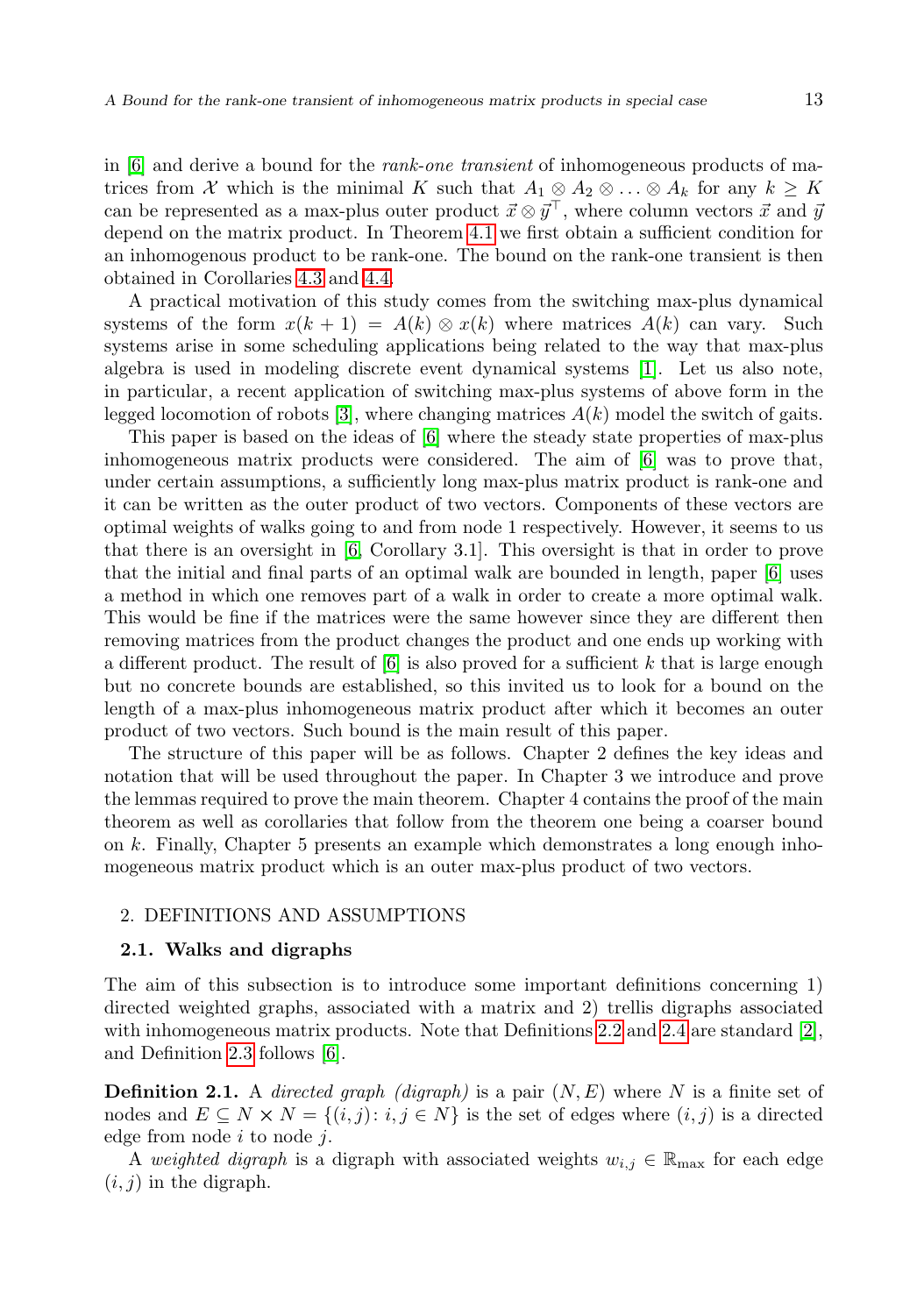**Definition 2.2.** A digraph associated with a square matrix A is a digraph  $\mathcal{D}_A = (N_A, E_A)$ where the set  $N_A$  has the same number of elements as the number of rows or columns in the matrix A. The set  $E_A \subseteq N_A \times N_A$  is the set of edges in  $\mathcal{D}_A$  where the weight of each edge  $(i, j)$  is associated with the respective entry in the matrix A, i.e.  $w_{i,j} = a_{i,j} \in \mathbb{R}_{\text{max}}$ . If an entry in the matrix is negative infinity, this means that there is no edge connecting those nodes in that direction.

<span id="page-3-1"></span>**Definition 2.3.** Matrices  $A, B \in \mathbb{R}_{\text{max}}^{n \times n}$  are called *geometrically equivalent* if  $E_A = E_B$ .

<span id="page-3-0"></span>**Definition 2.4.** A sequence of nodes  $W = (i_0, \ldots, i_l)$  is called a walk on a weighted digraph  $D = (N, E)$  if  $(i_{s-1}, i_s) \in E$  for each  $s: 1 \le s \le l$ . This walk is a cycle if the start node  $i_0$  and the end node  $i_l$  are the same. It is a path if no two nodes in  $i_0, \ldots, i_l$ are the same. The length of W is  $l(W) = l$ . The weight of W is defined as the max-plus product (i.e., the usual arithmetic sum) of the weights of each edge  $(i_{s-1}, i_s)$  traversed throughout the walk, and it is denoted by  $p_D(W)$ . Note that a sequence  $W = (i_0)$  is also a walk (without edges), and we assume that it has weight and length 0.

A digraph is *strongly connected* if for any two nodes i and j there exists a walk connecting  $i$  to j. A matrix is *irreducible* if the graph associated with it in the sense of Definition [2.2](#page-2-0) is strongly connected.

**Definition 2.5.** The trellis digraph  $\mathcal{T}_{\Gamma(k)} = (\mathcal{N}, \mathcal{E})$  associated with the product  $\Gamma(k) =$  $A_1 \otimes A_2 \otimes \ldots \otimes A_k$  is the digraph with the set of nodes N and the set of edges E, where:

- (1) N consists of  $k + 1$  copies of N which are denoted  $N_0, \ldots, N_k$ , and the nodes in  $N_l$  for each  $0 \leq l \leq k$  are denoted by  $1 : l, \ldots, n : l;$
- (2)  $\mathcal E$  is defined by the following rules:
	- a) there are edges only between  $N_l$  and  $N_{l+1}$  for each l,
	- b) we have  $(i : (l-1), j : l) \in \mathcal{E}$  if and only if  $(i, j)$  is an edge of  $\mathcal{D}_{A_i}$ , and the weight of that edge is  $(A_l)_{i,j}$ .

The weight of a walk W on  $\mathcal{T}_{\Gamma(k)}$  is denoted by  $p_{\mathcal{T}}(W)$ .

#### **Definition 2.6.** Consider a trellis digraph  $\mathcal{T}_{\Gamma(k)}$ .

By an *initial walk* connecting i to j on  $\mathcal{T}_{\Gamma(k)}$  we mean a walk on  $\mathcal{T}_{\Gamma(k)}$  connecting node  $i: 0$  to  $j: m$  where m is the first and the last time the walk arrives at node j and is such that  $0 \leq m \leq k$ .

By a final walk connecting i to j on  $\mathcal{T}_{\Gamma(k)}$  we mean a walk on  $\mathcal{T}_{\Gamma(k)}$  connecting node  $i: l$  to  $j: k$ , where l is the first and the last time the walk leaves node i and is such that  $0 \leq l \leq k$ .

A full walk connecting i to j on  $\mathcal{T}_{\Gamma(k)}$  is a walk on  $\mathcal{T}_{\Gamma(k)}$  connecting node i: 0 to j: k.

#### 2.2. Key notations

Here we will introduce the notation that will be used throughout the paper. We begin by introducing the following two matrices.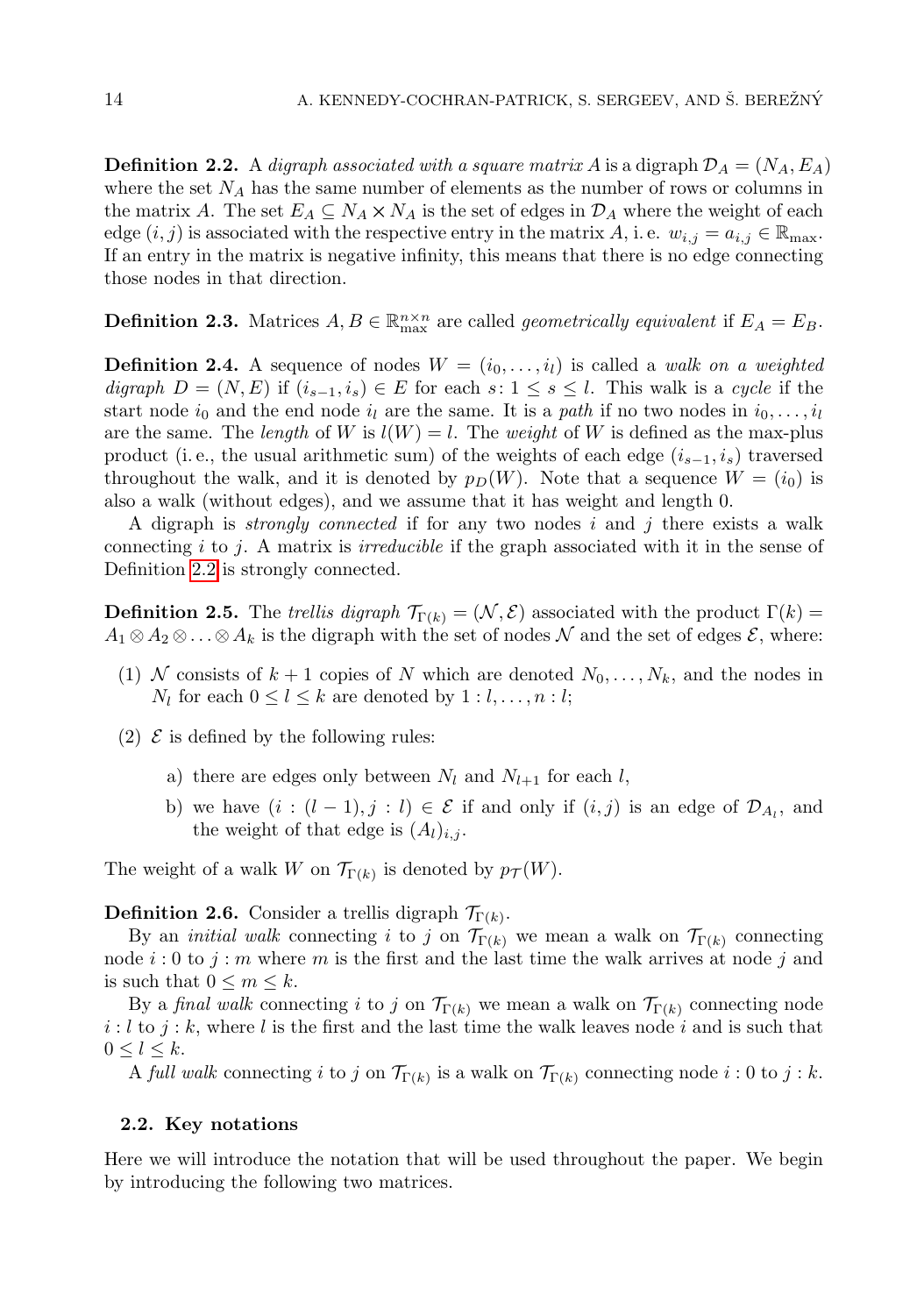#### Notation 2.7. The "boundaries" of  $\mathcal{X}$ :

 $A^{\sup}$ : the entrywise supremum over all matrices in X. More precisely,  $A_{ij}^{\sup} = \sup_{X \in \mathcal{X}} (X)_{ij}$ . In max-plus matrix notation,

$$
A^{\sup} = \bigoplus_{X \in \mathcal{X}} X.
$$

The weight of a walk W on  $\mathcal{D}_{A^{\sup}}$  will be denoted by  $p_{\sup}(W)$ .

 $A^{\text{inf}}$ : the entrywise *infimum over all matrices* in X. More precisely,  $A_{ij}^{\text{inf}} = \inf_{X \in \mathcal{X}} (X)_{ij}$ .

We now introduce a number of useful parameters. The first group of parameters relates to  $\mathcal{D}_{A^{\sup}}$  and  $\mathcal{D}_{A^{\inf}}$ , and the second to  $\mathcal{T}_{\Gamma(k)}$ .

**Notation 2.8.**  $\lambda^*$ : the largest cycle mean in the submatrix  $(A_{i,j}^{\text{sup}})_{i,j\neq 1}$ :

$$
\lambda^* = \max_{k \ge 1} \left( \max_{2 \le i_1, \dots, i_k \le n} \frac{A_{i_1 i_2}^{\sup} + \dots + A_{i_k i_1}^{\sup}}{k} \right).
$$

**Notation 2.9.** Weights of some paths and walks on  $\mathcal{D}_{A^{\text{sup}}}$  and  $\mathcal{D}_{A^{\text{inf}}}$ :

 $\alpha_i$ : the maximal weight of paths on  $\mathcal{D}_{A^{\sup}}$  connecting i to 1;

- $\beta_j$ : the maximal weight of paths on  $\mathcal{D}_{A^{\sup}}$  connecting 1 to j;
- $\gamma_{ij}$ : the maximal weight of paths on  $\mathcal{D}_{A^{\sup}}$  connecting i to j and not going through node 1;
- $w_i$ : the maximal weight of walks of length not exceeding k on  $\mathcal{D}_{A^{inf}}$  connecting i to 1;
- $v_j$ : the maximal weight of walks of length not exceeding k on  $\mathcal{D}_{A^{inf}}$  connecting 1 to j.

**Notation 2.10.** Weight of optimal walks on  $\mathcal{T}_{\Gamma(k)}$ :

 $w_i^*$ : the maximal weight of initial walks on  $\mathcal{T}_{\Gamma(k)}$  connecting i to 1;

 $v_j^*$ : the maximal weight of final walks on  $\mathcal{T}_{\Gamma(k)}$  connecting 1 to j.

Note that the length of any walk on  $\mathcal{T}_{\Gamma(k)}$  does not exceed k.

#### 2.3. Key assumptions

We will use the following main assumptions, which are very similar to those of [\[6\]](#page-11-2).

**Assumption 2.11.** The matrices  $A_i$ ,  $i \in 1, ..., k$  are chosen from a set X of geometrically equivalent irreducible matrices, and the matrix  $A^{\text{inf}}$  is also geometrically equivalent to any of them.

<span id="page-4-1"></span><span id="page-4-0"></span>**Assumption 2.12.** The digraph of each matrix in the set  $\mathcal{X}$  has a unique critical cycle of length 1 at node 1 with weight 0.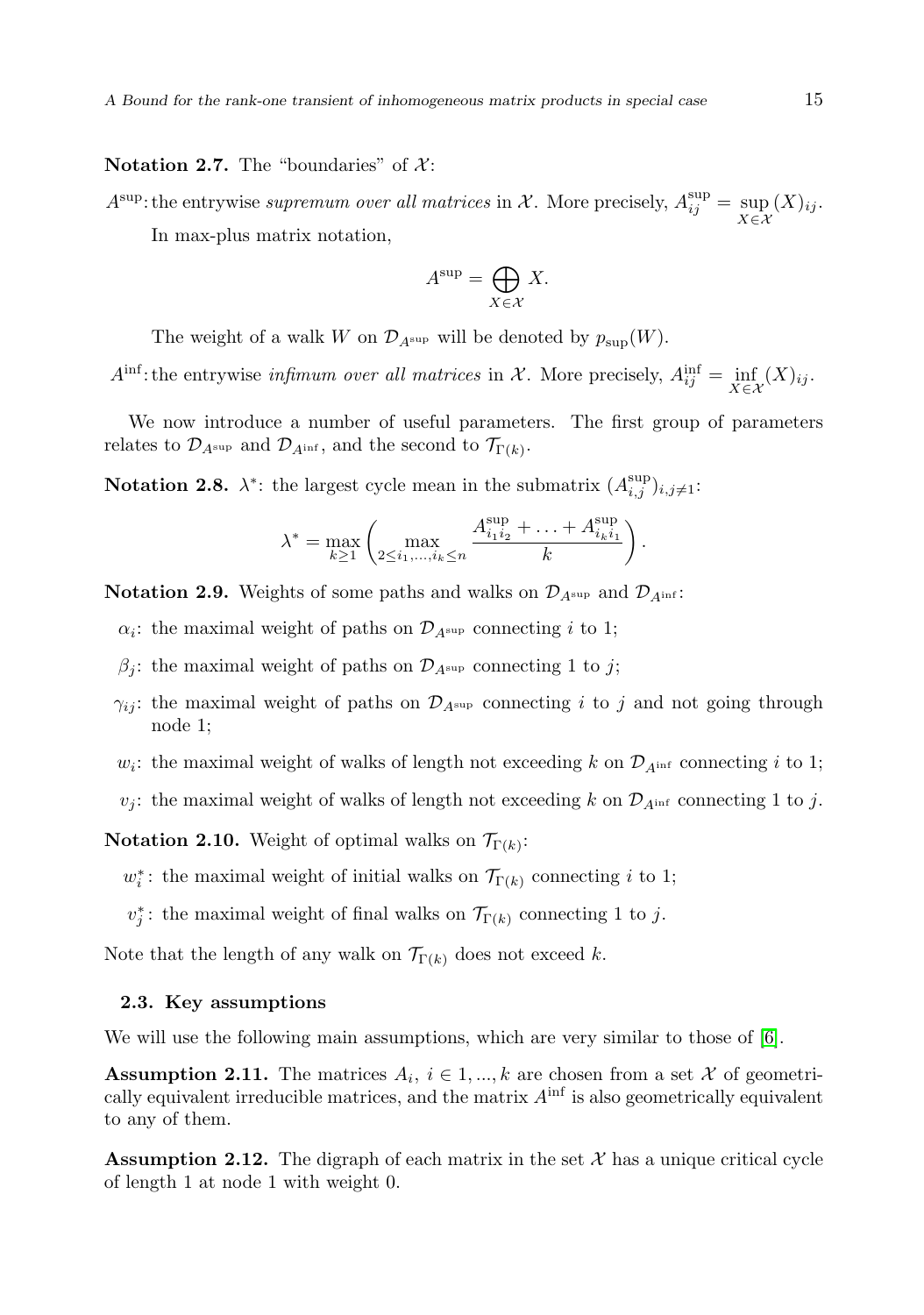**Assumption 2.13.** The digraph of the matrix  $A^{sup}$  has a unique critical cycle of length 1 at node 1 of weight 0.

Note that, if the unique critical cycle of length one is at any other node than 1, then none of our main results will change significantly. However, the given assumptions are still very limiting in terms of the type of matrix and the real world situation that this can apply to.

#### 3. PRELIMINARY LEMMAS

The aim of this section is to prove some preliminary lemmas which will help us to construct the terms in the bound of Theorem [4.1](#page-7-0) and its corollaries. The main ideas are that the lengths of optimal initial and final walks are bounded (Lemmas [3.1](#page-5-0) and [3.2\)](#page-5-1) and that after some transient on the length any optimal full walk should pass through node 1 (Lemma [3.3\)](#page-5-2).

<span id="page-5-0"></span>**Lemma 3.1.** Let  $W_1$  be an optimal initial walk on trellis digraph  $\mathcal{T}_{\Gamma(k)}$  connecting i to 1. Then we have the following upper bound on its length:

$$
l(W_1) \le \frac{w_i^* - \alpha_i}{\lambda^*} + (n - 1).
$$
 (1)

Proof. Due to Assumptions [2.12](#page-4-0) and [2.13](#page-4-1) we have  $\lambda^* < 0$ . The weight of any optimal walk  $W_1$  connecting i to 1 is less than or equal to that of a path  $P_1$  connecting i to 1 on  $\mathcal{D}_{A^{\sup}}$  plus the remaining length multiplied by  $\lambda^* < 0$ . Thus

$$
p_{\mathcal{T}}(W_1) \le p_{\sup}(P_1) + (l(W_1) - (n-1))\lambda^*.
$$

Next we bound  $p_{\text{sup}}(P_1) \leq \alpha_i$ , hence

<span id="page-5-3"></span>
$$
p_{\mathcal{T}}(W_1) \le \alpha_i + (l(W_1) - (n-1))\lambda^*.
$$
 (2)

Now assume by contradiction that  $l(W_1) > \frac{w_i^* - \alpha_i}{\lambda^*} + (n-1)$ . However, this is equivalent to

<span id="page-5-4"></span>
$$
\alpha_i + (l(W_1) - (n-1))\lambda^* < w_i^*.
$$
\n(3)

Combining [\(2\)](#page-5-3) with [\(3\)](#page-5-4) we obtain  $p_{\mathcal{T}}(W_1) < w_i^*$  meaning that  $W_1$  is not optimal, a contradiction. The proof is complete.

We now state an analogous lemma on the length of an optimal final walk. The proof is similar and will be omitted.

<span id="page-5-2"></span><span id="page-5-1"></span>**Lemma 3.2.** Let  $W_2$  be an optimal final walk on trellis digraph  $\mathcal{T}_{\Gamma(k)}$  connecting 1 to j. Then we have the following upper bound on its length:

$$
l(W_2) \le \frac{v_j^* - \beta_j}{\lambda^*} + (n - 1). \tag{4}
$$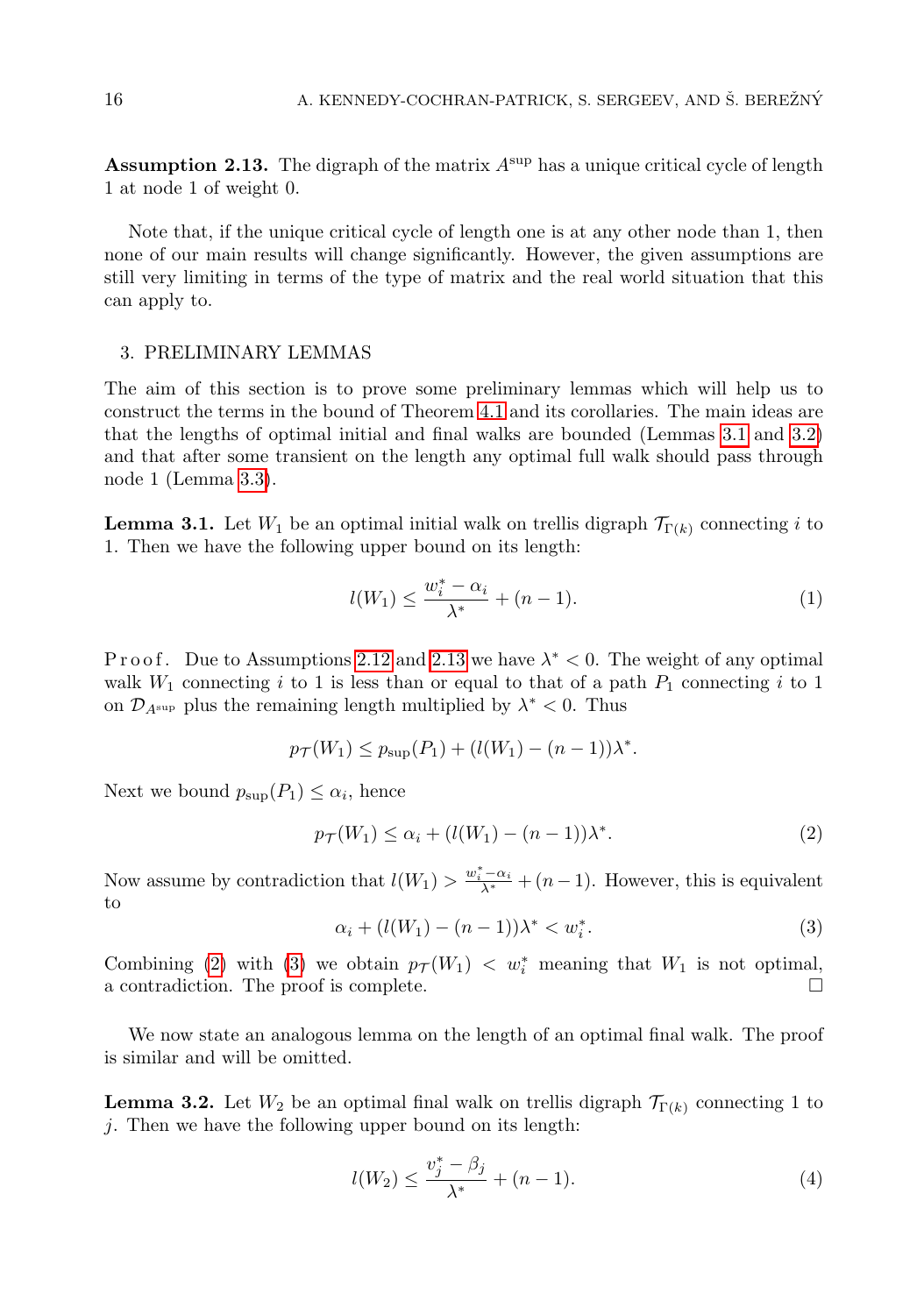Lemma 3.3. Let

$$
k > \frac{w_i^* - \alpha_i + v_j^* - \beta_j}{\lambda^*} + 2(n - 1). \tag{5}
$$

Then any optimal full walk W connecting i to j on  $\mathcal{T}_{\Gamma(k)}$  and going through node 1 is decomposed as,

$$
W = W_1 \circ C \circ W_2
$$

where  $W_1$  is an optimal initial walk and  $W_2$  is an optimal final walk which satisfy

$$
l(W_1) \le \frac{w_i^* - \alpha_i}{\lambda^*} + (n - 1),
$$
  

$$
l(W_2) \le \frac{v_j^* - \beta_j}{\lambda^*} + (n - 1),
$$

C consists of several loops  $1 \rightarrow 1$  and

$$
p_{\mathcal{T}}(W) = w_i^* + v_j^*.
$$

Proof. Let W be an optimal full walk connecting i to j that traverses node 1 at least once. Note first that all edges between the first and the last occurrence of 1 in W can be replaced with the copies of  $(1, 1)$ , since these edges are present in every matrix  $X_{\alpha}$  from X. Assumption [2.13](#page-4-1) implies that this leads to a strict increase of the weight, therefore we must have  $W = \tilde{W}_1 \circ \tilde{C} \circ \tilde{W}_2$ , where  $\tilde{C}$  consists of several edges  $(1, 1)$ ,  $\tilde{W}_1$ is an initial walk from i to 1 and  $\tilde{W}_2$  is a final walk from 1 to j. We have  $p_{\mathcal{T}}(\tilde{C}) = 0$ , so  $p_{\mathcal{T}}(W) = p_{\mathcal{T}}(\tilde{W}_1) + p_{\mathcal{T}}(\tilde{W}_2).$ 

Now we note that by Lemmas [3.1](#page-5-0) and [3.2](#page-5-1) the length  $k$  is sufficient for constructing a walk  $W' = V_1 \circ C' \circ V_2$  where  $V_1$  is an optimal initial walk from i to 1, C' consists of several copies of  $(1, 1)$  and  $V_2$  is an optimal final walk from 1 to j. The weight of this walk is  $w_i^* + v_j^*$ .

By the optimality of  $V_1$  and  $V_2$  we have  $p_{\mathcal{T}}(\tilde{W}_1) \leq p_{\mathcal{T}}(V_1)$  and  $p_{\mathcal{T}}(\tilde{W}_2) \leq p_{\mathcal{T}}(V_2)$ . Since  $W$  is optimal, both inequalities should hold with equality.

That is,  $\tilde{W}_1$  is an optimal initial walk connecting i to 1 and  $\tilde{W}_2$  is an optimal final walk connecting 1 to j, so that  $\tilde{W}_1$ ,  $\tilde{W}_2$  and  $\tilde{C}$  can be taken for  $W_1$ ,  $W_2$  and  $C$  respectively. The proof is complete.  $\Box$ 

#### <span id="page-6-2"></span>Lemma 3.4. Let

<span id="page-6-0"></span>
$$
k > \frac{w_i^* + v_j^* - \gamma_{i,j}}{\lambda^*} + (n - 1). \tag{6}
$$

Then any full walk W connecting i to j on  $\mathcal{T}_{\Gamma(k)}$  that does not go through node 1 has weight smaller than  $w_i^* + v_j^*$ .

Proof. Due to Assumption 3.1 and 3.2 the weight of any walk  $p_{\mathcal{T}}(W)$  connecting  $i \rightarrow j$  and not going through 1 will be less than or equal to the weight of a path P on  $\mathcal{D}_{A^{\sup}}$  going from i to j plus the remaining length multiplied by  $\lambda^*$ :

<span id="page-6-1"></span>
$$
p_{\mathcal{T}}(W) \le p_{\sup}(P) + (k - (n - 1))\lambda^*.
$$
 (7)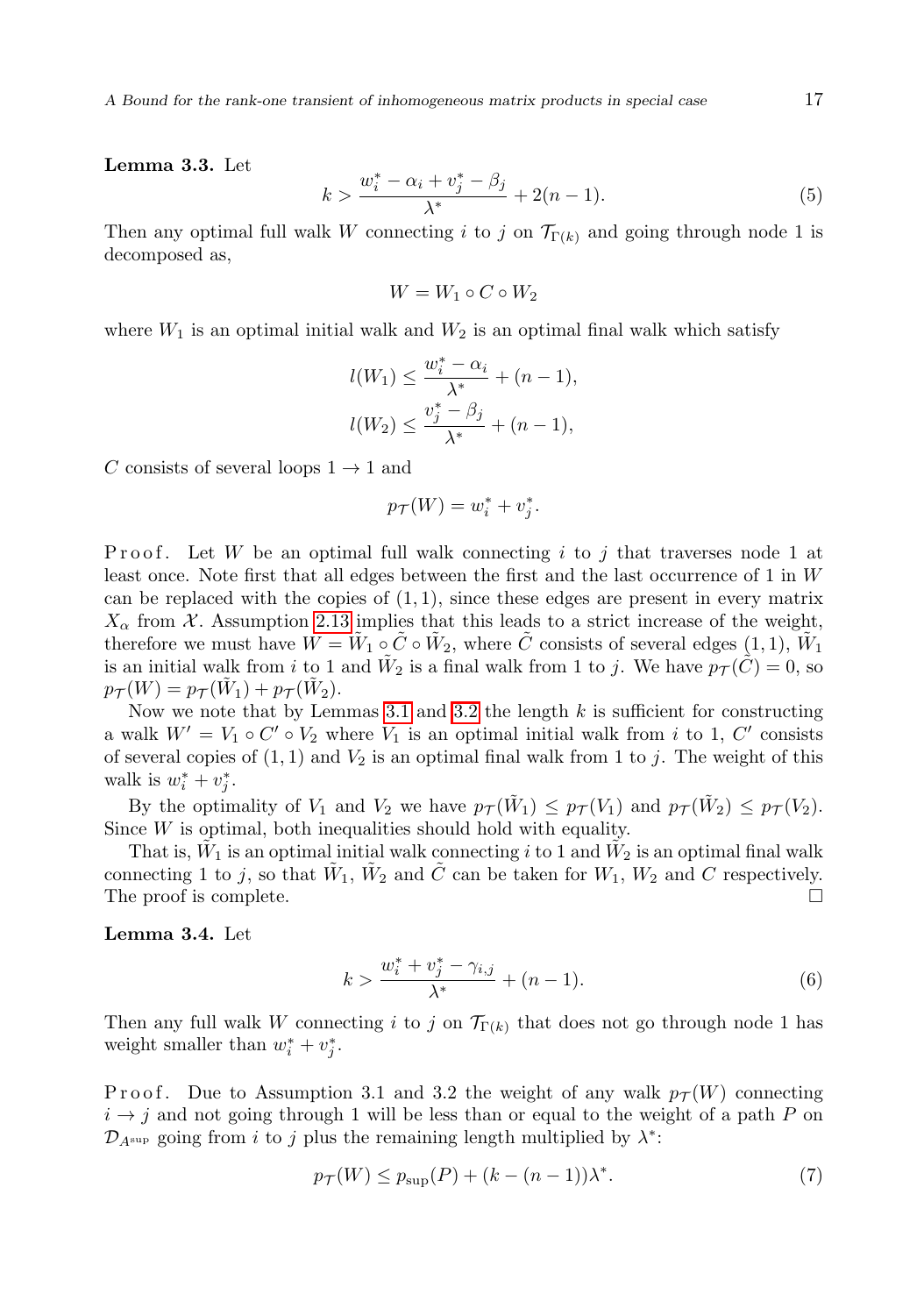As P is a path from  $i \rightarrow j$ , its weight is bounded above by  $\gamma_{ij}$ . Therefore

$$
p_{\sup}(P) + (k - (n - 1))\lambda^* \le \gamma_{ij} + (k - (n - 1))\lambda^*.
$$
 (8)

We now see that [\(6\)](#page-6-0) is equivalent to

$$
\gamma_{ij} + (k - (n - 1))\lambda^* < w_i^* + v_j^* \tag{9}
$$

Combining [\(7\)](#page-6-1),[\(8\)](#page-7-1) and [\(9\)](#page-7-2) we see that  $p_{\mathcal{T}}(W) < w_i^* + v_j^*$ , thus the proof is complete.

#### <span id="page-7-0"></span>4. MAIN RESULTS

Now we can move on to the main theorem of the paper, with its modifications and corollaries.

**Theorem 4.1.** Let  $\Gamma(k)$  be an inhomogenous max-plus matrix product  $\Gamma(k) = A_1 \otimes$  $A_2 \otimes \ldots \otimes A_k$  with k satisfying

$$
k > \max\left(\frac{w_i^* + v_j^* - \gamma_{ij}}{\lambda^*} + (n - 1), \frac{w_i^* - \alpha_i + v_j^* - \beta_j}{\lambda^*} + 2(n - 1)\right) \tag{10}
$$

for some  $i, j \in N$ , then

$$
\Gamma(k)_{i,j} = \Gamma(k)_{i,1} \otimes \Gamma(k)_{1,j}
$$

$$
= \Gamma(k)_{i,1} + \Gamma(k)_{1,j}.
$$

Proof. As seen by Lemma [3.4,](#page-6-2) if

$$
k > \frac{w_i^* + v_j^* - \gamma_{ij}}{\lambda^*} + (n-1)
$$

then any walk on  $\mathcal{T}_{\Gamma(k)}$  not going through node 1 will have weight smaller than  $w_i^* + v_j^*$ . By Lemma [3.3,](#page-5-2) if

$$
k > \frac{w_i^* - \alpha_i + v_j^* - \beta_j}{\lambda^*} + 2(n - 1)
$$

then any optimal full walk going through node 1 will consist of the three parts  $W_1, W_2$ and C as defined in the Lemma and its weight will be  $w_i^* + v_j^*$ . Hence if k satisfies both inequalities then any optimal full walk goes through node1 and has weight

$$
\Gamma(k)_{ij} = w_i^* + v_j^*
$$

Observe that  $w_1^*$  and  $v_1^*$  are equal to 0, since the weight of any optimal initial or final walk on  $\mathcal{T}_{\Gamma(k)}$  connecting 1 to 1 is 0. Therefore

$$
\Gamma(k)_{i,1} = w_i^* + v_1^* = w_i^*,
$$
  

$$
\Gamma(k)_{1,j} = w_1^* + v_j^* = v_j^*,
$$

and

$$
\Gamma(k)_{i,j} = \Gamma(k)_{i,1} + \Gamma(k)_{1,j}.
$$

 $\Box$ 

<span id="page-7-3"></span><span id="page-7-2"></span><span id="page-7-1"></span> $\Box$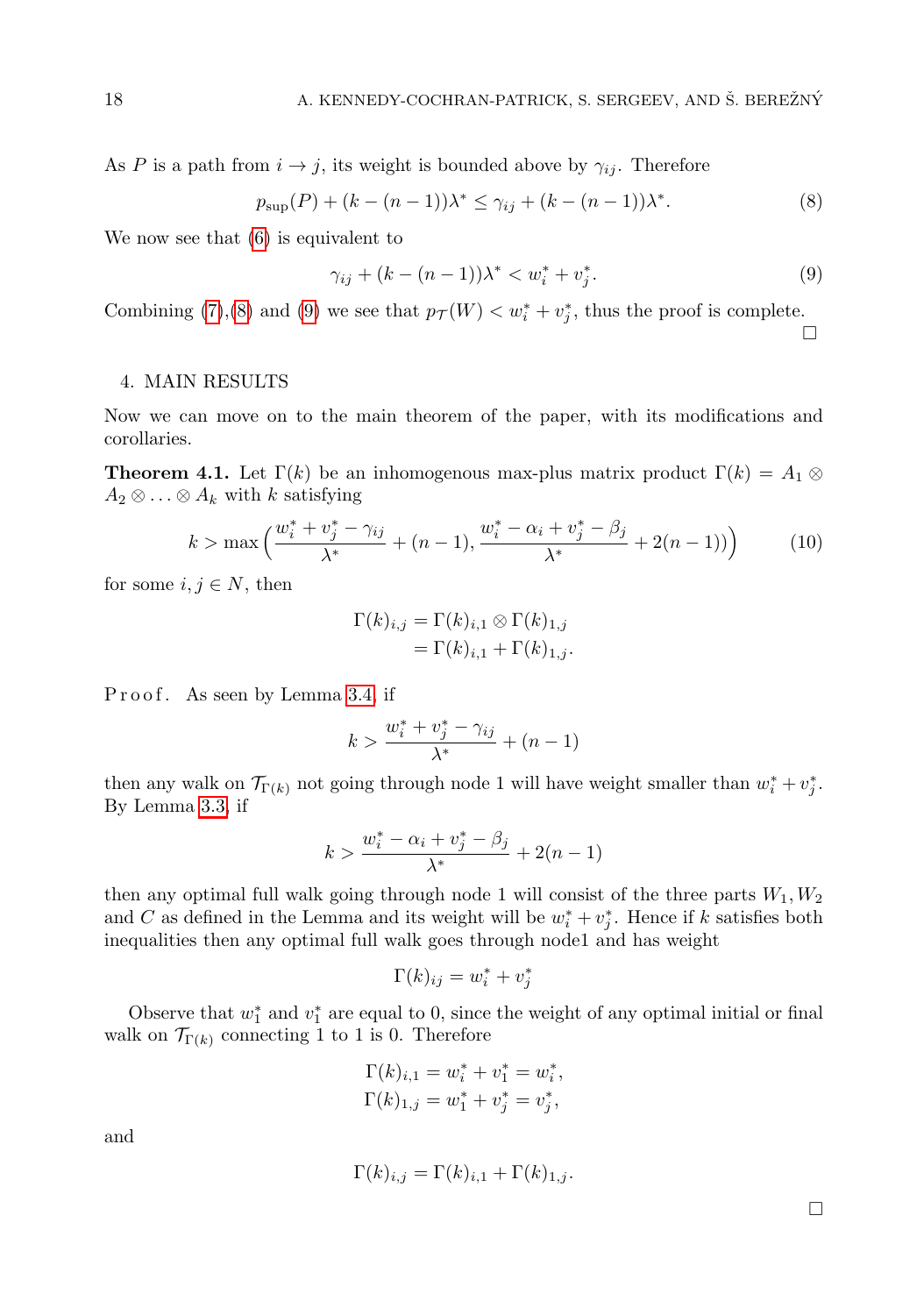Let us extend Theorem [4.1](#page-7-0) to a matrix form.

<span id="page-8-1"></span>**Corollary 4.2.** If the matrix product  $\Gamma(k)$  with length k satisfies

$$
k > \max_{i,j \in N} \left( \frac{w_i^* + v_j^* - \gamma_{ij}}{\lambda^*} + (n-1), \frac{w_i^* - \alpha_i + v_j^* - \beta_j}{\lambda^*} + 2(n-1) \right)
$$

for all  $i, j \in N$ , then  $\Gamma(k)$  is rank one and

$$
\Gamma(k) = \begin{bmatrix} \Gamma(k)_{1,1} \\ \Gamma(k)_{2,1} \\ \vdots \\ \Gamma(k)_{n,1} \end{bmatrix} \otimes \begin{bmatrix} \Gamma(k)_{1,1} & \Gamma(k)_{1,2} & \dots & \Gamma(k)_{1,n} \end{bmatrix}.
$$

P r o o f. Using Theorem [4.1](#page-7-0) for all  $i, j \in N$ , if k satisfies the condition [\(10\)](#page-7-3) then

$$
\Gamma(k)_{i,j} = \Gamma(k)_{i,1} + \Gamma(k)_{1,j}.
$$

Since this applies for all  $i, j \in N$ ,  $\Gamma(k)_{i,1}$  and  $\Gamma(k)_{1,j}$  can be written as vectors in  $\mathbb{R}^n$ . Using the max-plus outer product of these two vectors it becomes

$$
\Gamma(k) = \begin{bmatrix} \Gamma(k)_{1,1} \\ \Gamma(k)_{2,1} \\ \vdots \\ \Gamma(k)_{n,1} \end{bmatrix} \otimes \begin{bmatrix} \Gamma(k)_{1,1} \\ \Gamma(k)_{1,2} \\ \vdots \\ \Gamma(k)_{1,n} \end{bmatrix}^{\top}
$$

thus proving the corollary.

The bounds of Theorem [4.1](#page-7-0) and Corollary [4.2](#page-8-1) are interesting to see but they are implicit. This is because in order to calculate  $w_i^*$  and  $v_j^*$  you need to calculate  $\Gamma(k)$  in which the length of the product is dictated by the bound using  $w_i^*$  and  $v_j^*$ . However another bound can be derived from Theorem [4.1](#page-7-0) using  $A^{\text{inf}}$ . From the definition of  $A^{\text{inf}}$ ,  $w_i$  and  $v_j$  it is easy to see that for all  $i, j \in N$ 

$$
w_i \leq w_i^*
$$
 and  $v_j \leq v_j^*$ 

<span id="page-8-0"></span>These inequalities, together with Theorem [4.1,](#page-7-0) imply the following results.

**Corollary 4.3.** Let  $\Gamma(k)$  be an inhomogenous max-plus matrix product  $\Gamma(k) = A_1 \otimes$  $A_2 \otimes \ldots \otimes A_k$  with k satisfying

$$
k > \max\left(\frac{w_i + v_j - \gamma_{ij}}{\lambda^*} + (n-1), \frac{w_i - \alpha_i + v_j - \beta_j}{\lambda^*} + 2(n-1))\right)
$$

for some  $i, j \in N$ , then

$$
\Gamma(k)_{i,j} = \Gamma(k)_{i,1} \otimes \Gamma(k)_{1,j}
$$

$$
= \Gamma(k)_{i,1} + \Gamma(k)_{1,j}.
$$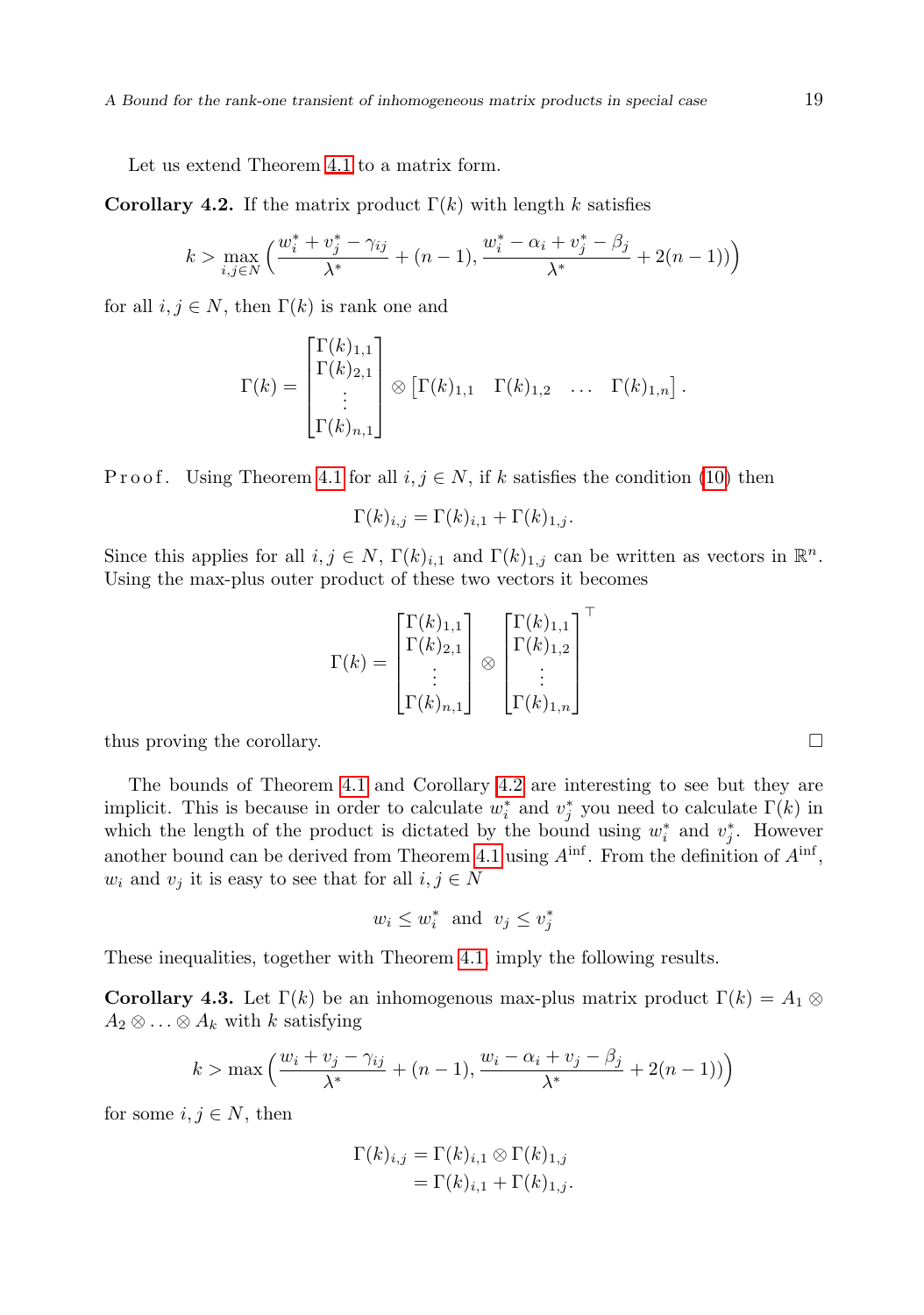We now also extend Corollary [4.3](#page-8-0) to a matrix form.

Corollary 4.4. Let  $\Gamma(k)$  be an inhomogenous max-plus matrix product  $\Gamma(k) = A_1 \otimes$  $A_2 \otimes \ldots \otimes A_k$  with k satisfying

$$
k > \max_{i,j \in N} \left( \frac{w_i + v_j - \gamma_{ij}}{\lambda^*} + (n-1), \frac{w_i - \alpha_i + v_j - \beta_j}{\lambda^*} + 2(n-1) \right)
$$

then  $\Gamma(k)$  is rank one and

<span id="page-9-0"></span>
$$
\Gamma(k) = \begin{bmatrix} \Gamma(k)_{1,1} \\ \Gamma(k)_{2,1} \\ \vdots \\ \Gamma(k)_{n,1} \end{bmatrix} \otimes \begin{bmatrix} \Gamma(k)_{1,1} & \Gamma(k)_{1,2} & \dots & \Gamma(k)_{1,n} \end{bmatrix}.
$$

Note that this bound is explicit, and in particular it can be found numerically without having to calculate  $\Gamma(k)$  beforehand. This is a bound for the rank-one transient of inhomogeneous products.

#### 5. AN EXAMPLE

To illustrate what has been achieved in the paper let us consider an example. Let  $D_A$ be a digraph consisting of five nodes with the generalised associated weight matrix (for convention let  $\varepsilon = -\infty$ ),

$$
A = \begin{bmatrix} a_{1,1} & a_{1,2} & a_{1,3} & \varepsilon & \varepsilon \\ a_{2,1} & \varepsilon & \varepsilon & \varepsilon & a_{2,5} \\ \varepsilon & \varepsilon & \varepsilon & a_{3,4} & \varepsilon \\ \varepsilon & a_{4,2} & \varepsilon & \varepsilon & \varepsilon \\ a_{5,1} & \varepsilon & \varepsilon & a_{5,4} & \varepsilon \end{bmatrix},
$$

where  $a_{i,j} \in \mathbb{R}_{\text{max}}$ . Consider the set  $\mathcal{X} = \{A_1, A_2, A_3\}$  where

$$
A_1 = \begin{bmatrix} 0 & -1 & -2 & \varepsilon & \varepsilon \\ -3 & \varepsilon & \varepsilon & \varepsilon & -3 \\ \varepsilon & \varepsilon & \varepsilon & -4 & \varepsilon \\ \varepsilon & -5 & \varepsilon & \varepsilon & \varepsilon \\ -6 & \varepsilon & \varepsilon & -5 & \varepsilon \end{bmatrix},
$$

$$
A_2 = \begin{bmatrix} 0 & -4 & -3 & \varepsilon & \varepsilon \\ -4 & \varepsilon & \varepsilon & \varepsilon & -3 \\ \varepsilon & \varepsilon & \varepsilon & -2 & \varepsilon \\ \varepsilon & -1 & \varepsilon & \varepsilon & \varepsilon \\ -1 & \varepsilon & \varepsilon & 1 & \varepsilon \end{bmatrix},
$$

$$
A_3 = \begin{bmatrix} 0 & 2 & -4 & \varepsilon & \varepsilon \\ -5 & \varepsilon & \varepsilon & \varepsilon & -6 \\ \varepsilon & \varepsilon & \varepsilon & \varepsilon & -4 & \varepsilon \\ \varepsilon & -3 & \varepsilon & \varepsilon & \varepsilon & \varepsilon \end{bmatrix}.
$$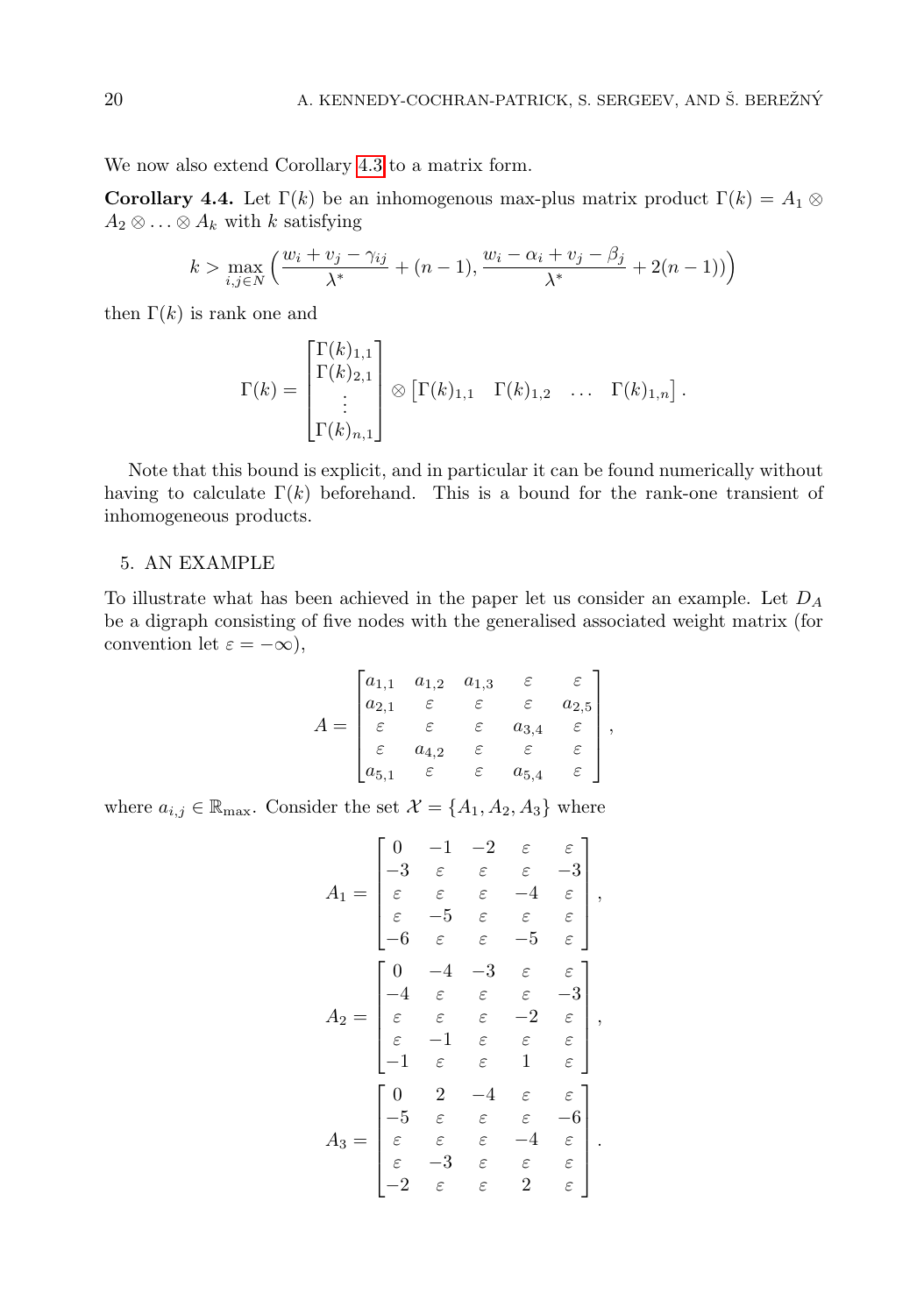It can be seen that these satisfy the assumptions with the top left entry of each matrix being zero. Using these we can calculate the coarser bounds of Corollaries [4.3](#page-8-0) and [4.4.](#page-9-0) In order to do that we need  $A^{\sup}$  and  $A^{\inf}$ , which are

$$
A^{\sup} = \begin{bmatrix} 0 & 2 & -2 & \varepsilon & \varepsilon \\ -3 & \varepsilon & \varepsilon & \varepsilon & -3 \\ \varepsilon & \varepsilon & \varepsilon & \varepsilon & -2 & \varepsilon \\ \varepsilon & -1 & \varepsilon & \varepsilon & \varepsilon & \varepsilon \\ -1 & \varepsilon & \varepsilon & 2 & \varepsilon \end{bmatrix} \quad \text{and} \quad A^{\inf} = \begin{bmatrix} 0 & -4 & -4 & \varepsilon & \varepsilon \\ -5 & \varepsilon & \varepsilon & \varepsilon & -6 \\ \varepsilon & \varepsilon & \varepsilon & -4 & \varepsilon \\ \varepsilon & -5 & \varepsilon & \varepsilon & \varepsilon \\ -6 & \varepsilon & \varepsilon & -5 & \varepsilon \end{bmatrix}.
$$

We now begin to calculate the bounds of Corollaries [4.3](#page-8-0) and [4.4.](#page-9-0) The only cycle that does not got through node 1 is  $(2 \to 5 \to 4 \to 2)$  which has average weight  $\lambda^* = -\frac{2}{3}$ . Using  $A^{\sup}$  we get  $\alpha_i$ ,  $\beta_j$  and  $\gamma_{i,j}$  as the entries of

$$
\alpha = \begin{bmatrix} 0 \\ -3 \\ -6 \\ -4 \\ -1 \end{bmatrix}, \ \beta = \begin{bmatrix} 0 \\ 2 \\ -2 \\ 1 \\ -1 \end{bmatrix}, \ \gamma = \begin{bmatrix} \varepsilon & \varepsilon & \varepsilon & \varepsilon & \varepsilon \\ \varepsilon & -2 & \varepsilon & -1 & -3 \\ \varepsilon & -3 & \varepsilon & -2 & -6 \\ \varepsilon & -1 & \varepsilon & -2 & -4 \\ \varepsilon & 1 & \varepsilon & 2 & -2 \end{bmatrix}.
$$

Using  $A^{\text{inf}}$  we can also calculate  $w_i$  and  $v_j$  as the entries of

$$
w = \begin{bmatrix} 0 \\ -4 \\ -13 \\ -9 \\ -6 \end{bmatrix}, v = \begin{bmatrix} 0 \\ -5 \\ -4 \\ -8 \\ -10 \end{bmatrix}
$$

.

With these pieces we can construct the bounds for  $k$  for each combination of  $i$  and  $j$ :

$$
k > \max_{i,j \in N} \left( \begin{bmatrix} \varepsilon & \varepsilon & \varepsilon & \varepsilon & \varepsilon \\ \varepsilon & 14.5 & \varepsilon & 20.5 & 20.5 \\ \varepsilon & 26.5 & \varepsilon & 32.5 & 29.5 \\ \varepsilon & 23.5 & \varepsilon & 26.5 & 26.5 \\ \varepsilon & 22 & \varepsilon & 28 & 25 \end{bmatrix}, \begin{bmatrix} 8 & 18.5 & 11 & 21.5 & 21 \\ 9 & 20 & 12.5 & 23 & 23 \\ 18 & 29 & 21.5 & 32 & 32 \\ 15 & 26 & 18.5 & 29 & 29 \\ 15.5 & 26 & 18.5 & 29 & 29 \end{bmatrix} \right) \Leftrightarrow k > 32.
$$

This means that if a matrix product  $\Gamma(k)$  has length greater then 32 then it will be rank-one. Let us now take a random product of length 44:

$$
\Gamma(k) = A_1 \otimes A_3 \otimes A_1 \otimes A_2 \otimes A_3 \otimes A_1 \otimes A_2 \otimes A_2 \otimes A_1 \otimes A_3 \otimes A_1
$$
  
\n
$$
\otimes A_2 \otimes A_1 \otimes A_2 \otimes A_3 \otimes A_3 \otimes A_1 \otimes A_2 \otimes A_1 \otimes A_3 \otimes A_2
$$
  
\n
$$
\otimes A_3 \otimes A_2 \otimes A_2 \otimes A_3 \otimes A_1 \otimes A_1 \otimes A_2 \otimes A_3 \otimes A_2 \otimes A_1 \otimes A_3
$$
  
\n
$$
\otimes A_1 \otimes A_2 \otimes A_3 \otimes A_1 \otimes A_3 \otimes A_1 \otimes A_2 \otimes A_2 \otimes A_1 \otimes A_1.
$$

We obtain that

$$
\Gamma(k) = \begin{bmatrix} 0 & -1 & -2 & -6 & -4 \\ -3 & -4 & -5 & -9 & -7 \\ -10 & -11 & -12 & -16 & -14 \\ -10 & -11 & -12 & -16 & -14 \\ -6 & -7 & -8 & -12 & -10 \end{bmatrix}.
$$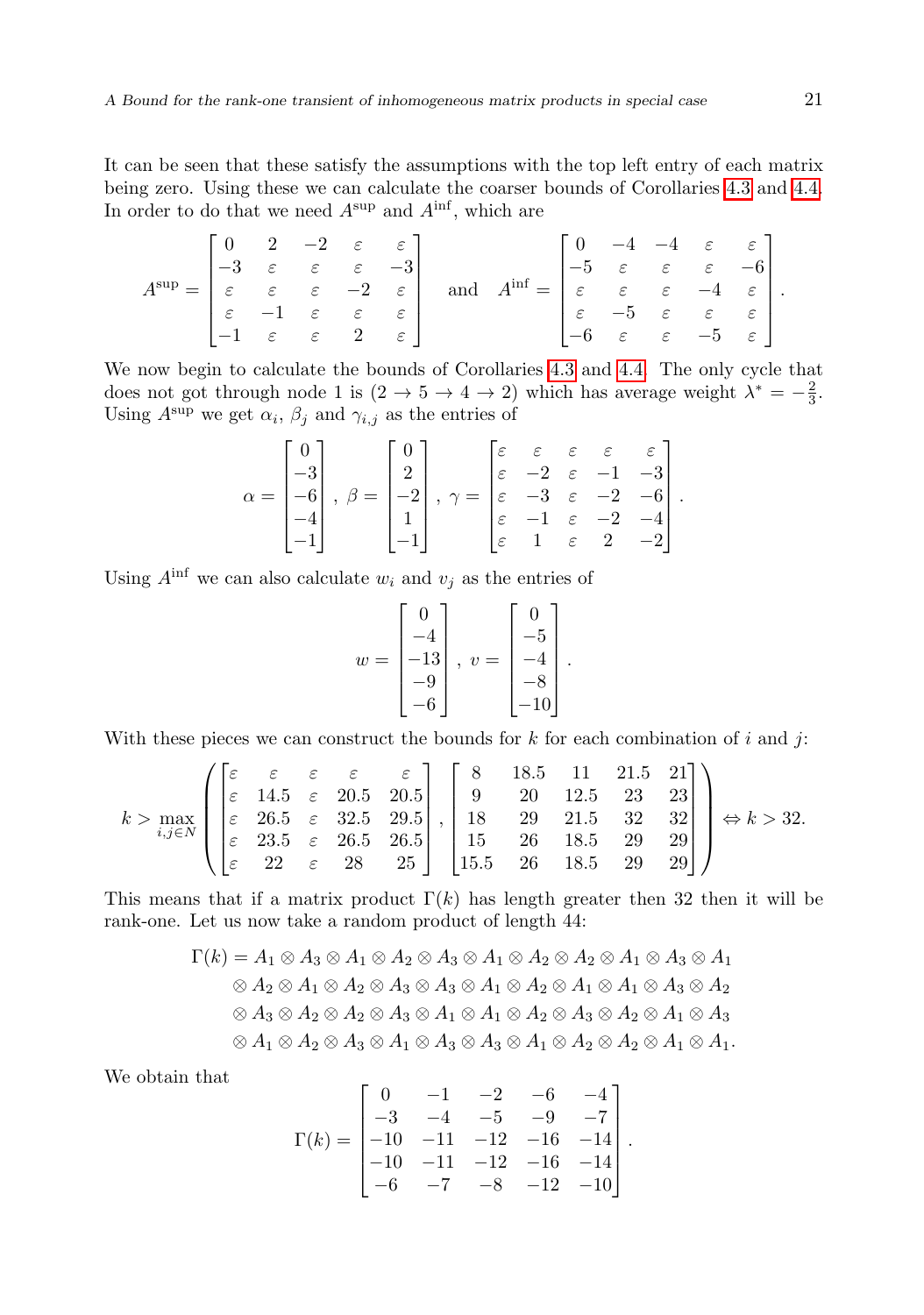We see that  $\Gamma(k) = w_i^* \otimes (v_j^*)^\top = \Gamma(k)_{i,1} \otimes (\Gamma(k)_{1,j})^\top$  where

$$
w^* = \begin{bmatrix} 0 \\ -3 \\ -10 \\ -10 \\ -6 \end{bmatrix}, v^* = \begin{bmatrix} 0 \\ -1 \\ -2 \\ -6 \\ -4 \end{bmatrix}.
$$

Note that the bound appearing in Corollary [4.2](#page-8-1) is equal to

$$
\max_{i,j \in N} \left( \begin{bmatrix} \varepsilon & \varepsilon & \varepsilon & \varepsilon & \varepsilon \\ \varepsilon & 7 & \varepsilon & 16 & 10 \\ \varepsilon & 16 & \varepsilon & 25 & 16 \\ \varepsilon & 19 & \varepsilon & 25 & 19 \\ \varepsilon & 16 & \varepsilon & 25 & 16 \end{bmatrix}, \begin{bmatrix} 8 & 12.5 & 8 & 18.5 & 12.5 \\ 8 & 12.5 & 8 & 18.5 & 12.5 \\ 14 & 18.5 & 14 & 24.5 & 18.5 \\ 17 & 21.5 & 17 & 27.5 & 21.5 \\ 15.5 & 20 & 15.5 & 26 & 20 \end{bmatrix} \right) = 27.5,
$$

which is smaller than the coarser bound 33.

#### ACKNOWLEDGEMENT

This work was supported by EPSRC Grant EP/P019676/1. We would like to thank Dr. Oliver Mason for giving us an idea for this paper. We are also grateful to Dr. Glenn Merlet and our anonymous referees for their careful reading, useful suggestions and advice.

(Received February 28, 2018)

#### **REFERENCES**

- <span id="page-11-3"></span>[1] F. L. Baccelli, G. Cohen, G. J. Olsder, and J. P. Quadrat: Synchronization and Linearity: An Algebra for Discrete Event Systems. John Wiley and Sons, Hoboken 1992.
- <span id="page-11-5"></span>[2] P. Butkovic: Max-linear Systems: Theory and Algorithms. Springer Monographs in Mathematics, London 2010. [DOI:10.1007/978-1-84996-299-5](http://dx.doi.org/10.1007/978-1-84996-299-5)
- <span id="page-11-4"></span>[3] B. Kersbergen: Modeling and Control of Switching Max-Plus-Linear Systems. Ph.D. Thesis, TU Delft 2015.
- <span id="page-11-0"></span>[4] G. Merlet, T. Nowak, and S. Sergeev: Weak CSR expansions and transience bounds in max-plus algebra. Linear Algebra Appl. 461 (2014), 163–199. [DOI:10.1016/j.laa.2014.07.027](http://dx.doi.org/10.1016/j.laa.2014.07.027)
- <span id="page-11-1"></span>[5] G. Merlet, T. Nowak, H. Schneider, and S. Sergeev: Generalizations of bounds on the index of convergence to weighted digraphs. Discrete Appl. Math. 178 (2014), 121–134. [DOI:10.1016/j.dam.2014.06.026](http://dx.doi.org/10.1016/j.dam.2014.06.026)
- <span id="page-11-2"></span>[6] L. Shue, B. D. O. Anderson, and S. Dey: On steady state properties of certain maxplus products. In: Proc. American Control Conference, Philadelphia, Pensylvania 1998, pp. 1909–1913. [DOI:10.1109/acc.1998.707354](http://dx.doi.org/10.1109/acc.1998.707354)

Arthur Kennedy-Cochran-Patrick, University of Birmingham, School of Mathematics, Watson Building, Edgbaston, B15 2TT Birmingham. United Kingdom. e-mail: AXC381@bham.ac.uk